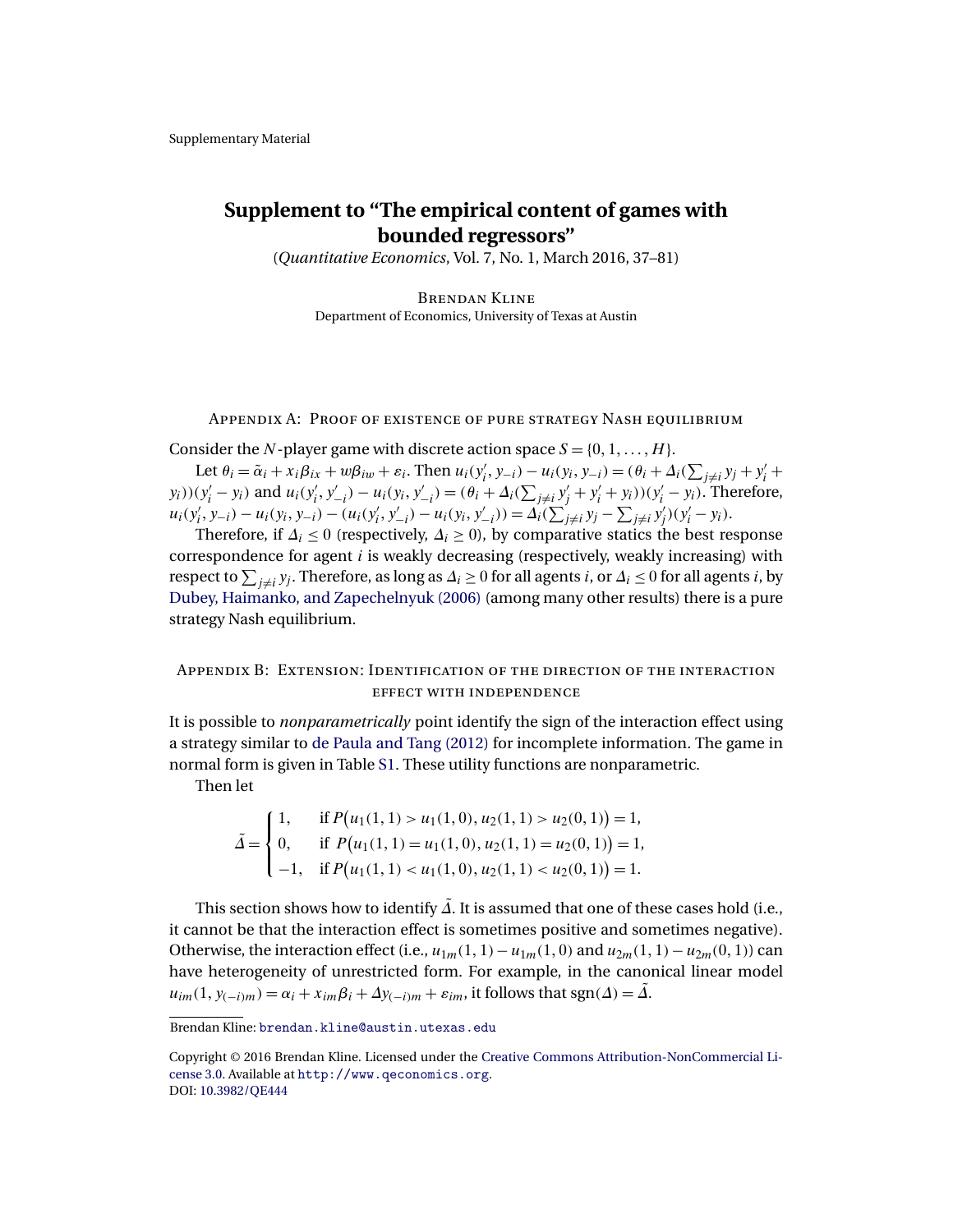<span id="page-1-0"></span>Table S1. Nonparametric specification of utility functions.

| -0 | (0, 0)            | $(0, u_{2m}(0, 1))$         |
|----|-------------------|-----------------------------|
|    | $(u_{1m}(1,0),0)$ | $(u_{1m}(1,1),u_{2m}(1,1))$ |

Theorem B.1 (Nonparametric Identification of the Sign of the Interaction Effect With Independence). *Suppose that the model of the interaction is given in normal form in Table* S1, *and suppose there is pure strategy Nash equilibrium play*. *Suppose that there is zero probability that any component of*  $u = (u_1(1,0), u_1(1,1), u_2(0,1), u_2(1,1))$  *equals zero, and*  $(u_1(1,0), u_1(1,1)) \perp (u_2(0,1), u_2(1,1))$ . *Also suppose that*  $0 < P(y_1, y_2) < 1$  for all  $(y_1, y_2) \in \{0, 1\}^2$ . *Then the following statements hold*:

(1) If either  $\tilde{\Delta} = 0$  or both  $P(\text{sgn}(u_1(1,0)) \neq \text{sgn}(u_1(1,1))) > 0$  and  $P(\text{sgn}(u_2(0,1)) \neq$  $sgn(u_2(1, 1))) > 0$ , then  $\tilde{\Delta} = sgn \log(\frac{P(y_1=1, y_2=1)}{P(y_1=1)P(y_2=1)})$ .

(2) *In general, if*  $\tilde{\Delta} \le 0$ *, then*  $\log(\frac{P(y_1=1, y_2=1)}{P(y_1=1)P(y_2=1)}) \le 0$ *, and if*  $\tilde{\Delta} \ge 0$ *, then*  $log(\frac{P(y_1=1,y_2=1)}{P(y_1=1)P(y_2=1)}) \ge 0$ . *Also*, *if*  $log(\frac{P(y_1=1,y_2=1)}{P(y_1=1)P(y_2=1)}) < 0$ , *then*  $\tilde{\Delta} < 0$ , *and if*  $log(\frac{P(y_1=1,y_2=1)}{P(y_1=1)P(y_2=1)}) > 0$ , then  $\tilde{\Delta} > 0$ .

REMARK B.1 (Intuition for Identification Strategy). The equality  $\tilde{\Delta} = 1$  induces a positive correlation between  $y_1$  and  $y_2$ , since  $y_i = 1$  increases the probability that action 1 is the utility maximizing action of agent *i*; conversely,  $\tilde{\Delta} = -1$  induces a negative correlation between  $y_1$  and  $y_2$ , since  $y_i = 1$  decreases the probability that action 1 is the utility maximizing action of agent i. This can be captured by the pointwise mutual information statistic  $log(\frac{P(y_1=1, y_2=1)}{P(y_1=1)P(y_2=1)})$ .

Remark B.2 (Condition on Sign of Utility Functions). The condition in part (1) of Theorem B.1 rules out a situation in which there is a nonzero interaction effect (i.e.,  $\Delta \neq 0$ ), but effectively no strategic interaction because agents have utility functions that are always positive (or always negative) no matter what the other agent does. In such a case, there is effectively a zero interaction effect. In the canonical linear model, for example with  $\Delta < 0$ , this condition is equivalent to  $P(\alpha_i + x_i\beta_i + \Delta_i < -\varepsilon_i < \alpha_i + x_i\beta_i) > 0$ , which would be implied by unobservables with support on the real line.

Remark B.3 (Equilibrium Existence). A pure strategy Nash equilibrium exists (with probability 1) by an argument similar to [Kline and Tamer \(2012\).](#page-4-0)

Remark B.4 (Explanatory Variables). It is possible to do the analysis conditional on explanatory variables  $x$ , which may increase the credibility of the independence assumption: the assumption is that the unobservables are independent across agents.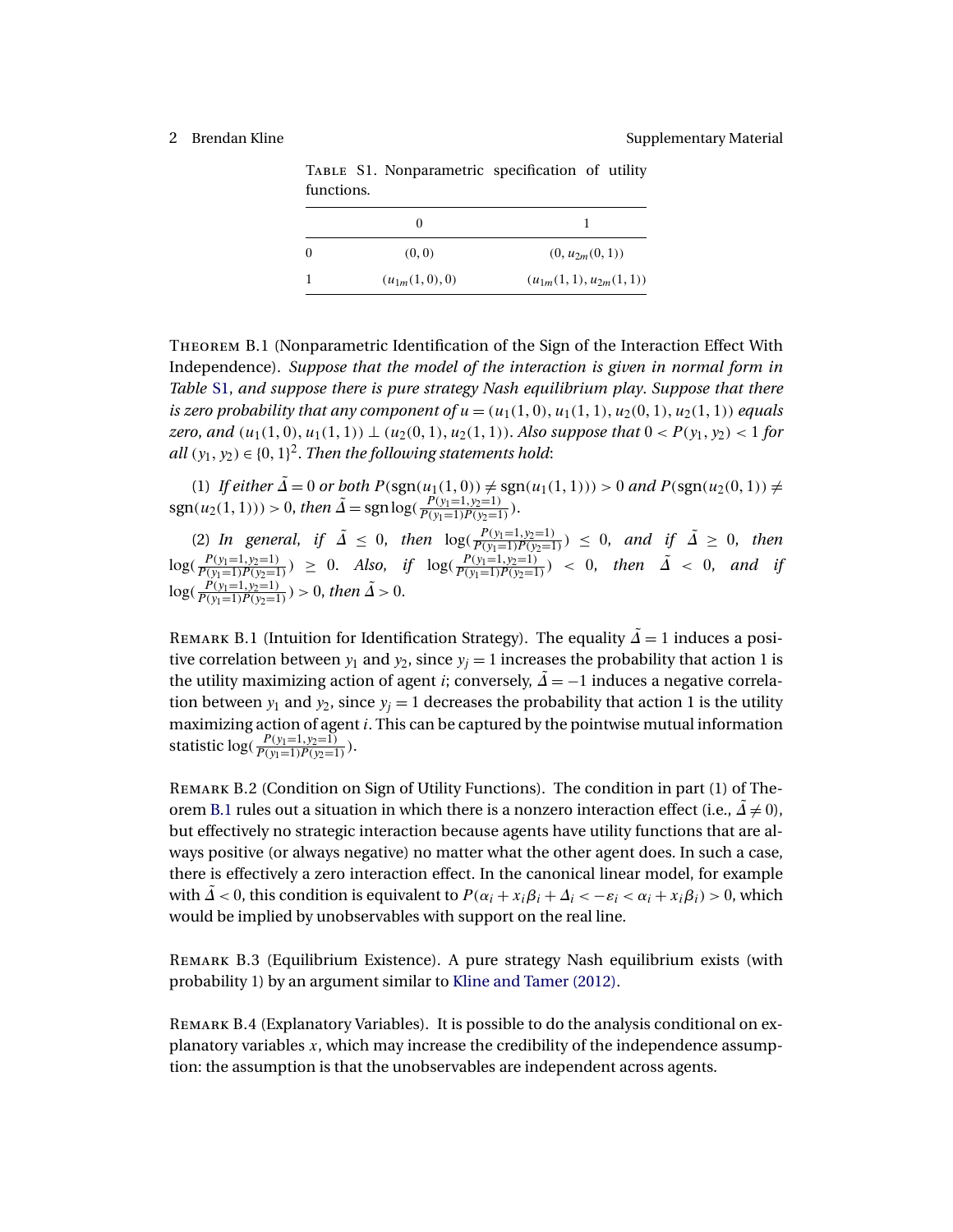<span id="page-2-0"></span>

Remark B.5 (Comparison to [de Paula and Tang \(2012\)\)](#page-4-0). [de Paula and Tang \(2012\)](#page-4-0) show under their (similar) assumptions in the context of incomplete information games that if  $\log(\frac{P(y_1=1,y_2=1)}{P(y_1=1)P(y_2=1)}) > 0$ , then  $\tilde{\Delta} = 1$ , and if  $\log(\frac{P(y_1=1,y_2=1)}{P(y_1=1)P(y_2=1)}) < 0$ , then  $\tilde{\Delta} = -1$ .<sup>1</sup> As long as  $log(\frac{P(y_1=1,y_2=1)}{P(y_1=1)P(y_2=1)}) \neq 0$  the results overlap, implying that the use of  $log(\frac{P(y_1=1,y_2=1)}{P(y_1=1)P(y_2=1)})$  as a statistic for  $\tilde{\Delta}$  is partially robust to different conditions on information (i.e., incomplete information versus complete information). But the proofs are quite different, because they apply to different conditions on information.

But also there are some important differences in the results; in particular, the [de Paula and Tang \(2012\)](#page-4-0) result is silent about  $\tilde{\Delta}$  if log( $\frac{P(y_1=1,y_2=1)}{P(y_1=1)P(y_2=1)}$ ) = 0. They also show that when there is incomplete information,  $\log(\frac{P(y_1=1,y_2=1)}{P(y_1=1)P(y_2=1)}) \neq 0$  if and only if there are multiple Bayesian Nash equilibria that are played in the data generating process. In contrast, with complete information, these results show that  $log(\frac{P(y_1=1, y_2=1)}{P(y_1=1)P(y_2=1)}) = 0$  is equivalent to  $\tilde{\Delta} = 0$ .

### B.1 *Nonparametric estimation of the sign of the interaction effect*

Use the notation that  $P_M(\cdot)$  is the sample distribution of M independent markets.

THEOREM B.2 (Nonparametric Estimation of  $\tilde{\Delta}$ ). *Under the same conditions as part* (1) *of Theorem* [B.1,](#page-1-0)

$$
\widehat{\tilde{\Delta}}_M = \operatorname{sgn}\left(1\left\{M^{1/4} \middle| \frac{P_M(y_1 = 1, y_2 = 1)}{P_M(y_1 = 1)P_M(y_2 = 1)} - 1\right| \ge 1\right\}
$$

$$
\times \log\left(\frac{P_M(y_1 = 1, y_2 = 1)}{P_M(y_1 = 1)P_M(y_2 = 1)}\right)
$$

$$
\rightarrow^{a.s. \tilde{\Delta}}.
$$

The indicator is used because when  $\tilde{\Delta} = 0$ , generally sgn(log( $\frac{P_M(y_1=1, y_2=1)}{P_M(y_1=1)P_M(y_2=1)}) \neq 0$ . This is similar to tests for moment inequalities in [Andrews and Soares \(2010\)](#page-4-0) and [Kline](#page-4-0) [\(2011\),](#page-4-0) where it is necessary to know which moment inequalities bind. Since the support of  $\widehat{\tilde{\Delta}}$  is finite, with probability 1, in large enough samples,  $\widehat{\tilde{\Delta}} = \tilde{\Delta}$ . So the rate of convergence is arbitrarily fast.

### Appendix C: Proofs of results in supplement

PROOF OF THEOREM [B.1.](#page-1-0) The proof is equivalent to showing that  $\tilde{\Delta}$  = sgn( $\frac{P(y_1=1, y_2=1)}{P(y_1=1)P(y_2=1)} - 1$ ). Suppose that  $\tilde{\Delta} = -1$ . Since  $P(y_1=1, y_2=1) > 0$ , it follows that  $P(u_1(1, 1) \ge 0, u_2(1, 1) \ge 0) > 0$ .<sup>2</sup> So  $P(u_1(1, 1) \ge 0) > 0$  and  $P(u_2(1, 1) \ge 0) > 0$ . Similarly,

 $<sup>1</sup>$ [de Paula and Tang \(2012\)](#page-4-0) do not literally give this result, but the equivalence is evident after translating</sup> the notation, and some algebra.

<sup>&</sup>lt;sup>2</sup>It holds that  $P(y_1 = 1, y_2 = 1) = P(u_1(1, 1) \ge 0, u_2(1, 1) \ge 0)$  since if  $(1, 1)$  is the pure strategy Nash equilibrium, then  $u_1(1, 1) \ge 0$  and  $u_2(1, 1) \ge 0$ . Conversely, if  $u_1(1, 1) > 0$  and  $u_2(1, 1) > 0$ , then  $(1, 1)$  is the unique pure strategy Nash equilibrium. The event that  $u_1(1, 1) = 0$  or  $u_2(1, 1) = 0$  has zero probability by assumption.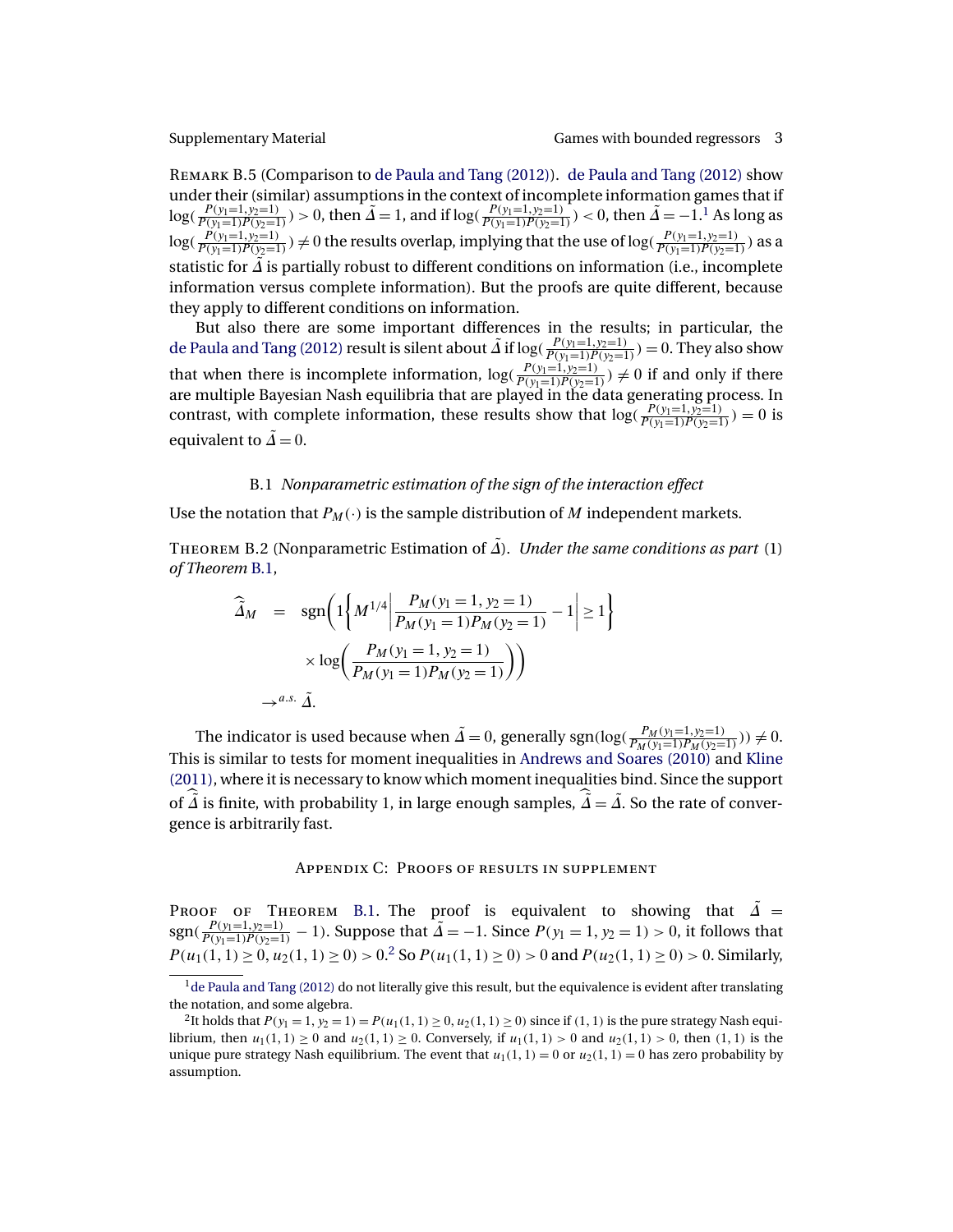since  $P(y_1 = 0, y_2 = 0) > 0$ ,  $P(u_1(1, 0) \le 0) > 0$  and  $P(u_2(0, 1) \le 0) > 0$ . By the assumptions in part (1),  $P(u_1(1, 0) > 0 > u_1(1, 1)) > 0$  and  $P(u_2(0, 1) > 0 > u_2(1, 1)) > 0$ . Since  $u_1 \perp u_2$ , this implies  $P(u_1(1, 0) > 0 > u_1(1, 1), u_2(0, 1) < 0) > 0$ .

Then  $P(y_1 = 1 | y_2 = 1) = \frac{P(y_1 = 1, y_2 = 1)}{P(y_2 = 1)} = \frac{P(u_1(1, 1) \ge 0, u_2(1, 1) \ge 0)}{P(y_2 = 1)}$ . Further,  $P(y_2 = 1) \ge$  $P(u_2(1, 1) \ge 0)$ , since whenever  $u_2(1, 1) > 0$ ,  $y_2 = 1$  is a strictly dominant strategy, and  $P(u_2(1, 1) = 0) = 0$ . Therefore,  $P(y_1 = 1 | y_2 = 1) \leq \frac{P(u_1(1, 1) \geq 0, u_2(1, 1) \geq 0)}{P(u_2(1, 1) > 0)}$  $P(u_2(1,1)\ge0)} = P(u_1(1,1)\ge0) \le$  $P(y_1 = 1)$  since  $u_1 \perp u_2$ . This implies  $\frac{P(y_1 = 1, y_2 = 1)}{P(y_1 = 1)P(y_2 = 1)} \le 1$ . The inequality is strict under the assumptions in part (1), because  $P(u_1(1,0) > 0 > u_1(1,1), u_2(0,1) < 0) > 0$ , which also results in the Nash equilibrium outcome  $y_1 = 1$ , so  $P(y_1 = 1) > P(u_1(1, 1) \ge 0)$ .

Suppose that  $\tilde{\Delta} = 1$ . By symmetric arguments,  $\frac{P(y_1=0, y_2=1)}{P(y_1=0)P(y_2=1)} < (\leq)1$ , where the inequality is strict or weak depending on whether the assumption in part (1) is maintained. This is equivalent to  $P(y_1 = 0, y_2 = 1) < ( \leq) P(y_2 = 1) - P(y_1 = 1)P(y_2 = 1)$ , which is equivalent to  $\frac{P(y_1=1, y_2=1)}{P(y_1=1)P(y_2=1)} > (\geq)1$ .

Suppose that  $\tilde{\Delta} = 0$ . Then  $P(y_1 = 1, y_2 = 1) = P(u_1(1, 0) \ge 0, u_2(0, 1) \ge 0)$ , and  $P(y_1 = 1, y_2 = 1)$ 1) =  $P(u_1(1, 0) \ge 0)$  and  $P(y_2 = 1) = P(u_2(0, 1) \ge 0)$ . So, since  $u_1 \perp u_2$ , this implies that  $\frac{P(y_1=1,y_2=1)}{P(y_1=1)P(y_2=1)}=1.$ 

PROOF OF THEOREM [B.2.](#page-2-0) By the law of large numbers,

$$
\frac{P_M(y_1=1, y_2=1)}{P_M(y_1=1)P_M(y_2=1)} \to^{a.s.} \frac{P(y_1=1, y_2=1)}{P(y_1=1)P(y_2=1)}.
$$

So if  $\tilde{\Delta}\neq0$ , then  $\frac{P_M(y_1=1,y_2=1)}{P_M(y_1=1)P_M(y_2=1)}-1$  converges almost surely to a nonzero number, so the left hand side of the argument in the indicator function converges to  $+\infty$  almost surely. Therefore, with probability 1, the indicator function is 1 for sufficiently large sample size. Thus,  $\tilde{\Delta} \rightarrow^{a.s.} \tilde{\Delta}$  when  $\tilde{\Delta} \neq 0$ . Alternatively, supposing that  $\tilde{\Delta} = 0$ ,

$$
1\left\{M^{1/4}\left|\frac{P_M(y_1=1, y_2=1)}{P_M(y_1=1)P_M(y_2=1)}-1\right|\geq 1\right\}
$$
  
=  $1\left\{M^{1/4}\left|P_M(y_1=1, y_2=1) - P_M(y_1=1)P_M(y_2=1)\right|\right\}$   
 $\geq P_M(y_1=1)P_M(y_2=1)\right\}$   
=  $1\left\{M^{1/4}\left|P_M(y_1=1, y_2=1) - P(y_1=1, y_2=1) + P(y_1=1)P(y_2=1)\right\}$   
 $-P_M(y_1=1)P_M(y_2=1)\right\}\geq P_M(y_1=1)P_M(y_2=1)\right\}$   
=  $1\left\{M^{1/4}\left|P_M(y_1=1, y_2=1) - P(y_1=1, y_2=1)\right.\right.$   
 $+ (P(y_1=1) - P_M(y_1=1))P_M(y_2=1)\right\}$   
 $+ (P(y_2=1) - P_M(y_2=1))P(y_1=1)\geq P_M(y_1=1)P_M(y_2=1)\right\}$   
 $+ M^{1/4}\left|P_M(y_1=1, y_2=1) - P(y_1=1, y_2=1)\right|$   
 $+ M^{1/4}\left|P(y_1=1) - P_M(y_1=1)\right|P_M(y_2=1)$   
 $+ M^{1/4}\left|P(y_2=1) - P_M(y_2=1)\right|P(y_1=1)\geq P_M(y_1=1)P_M(y_2=1)\right\}.$